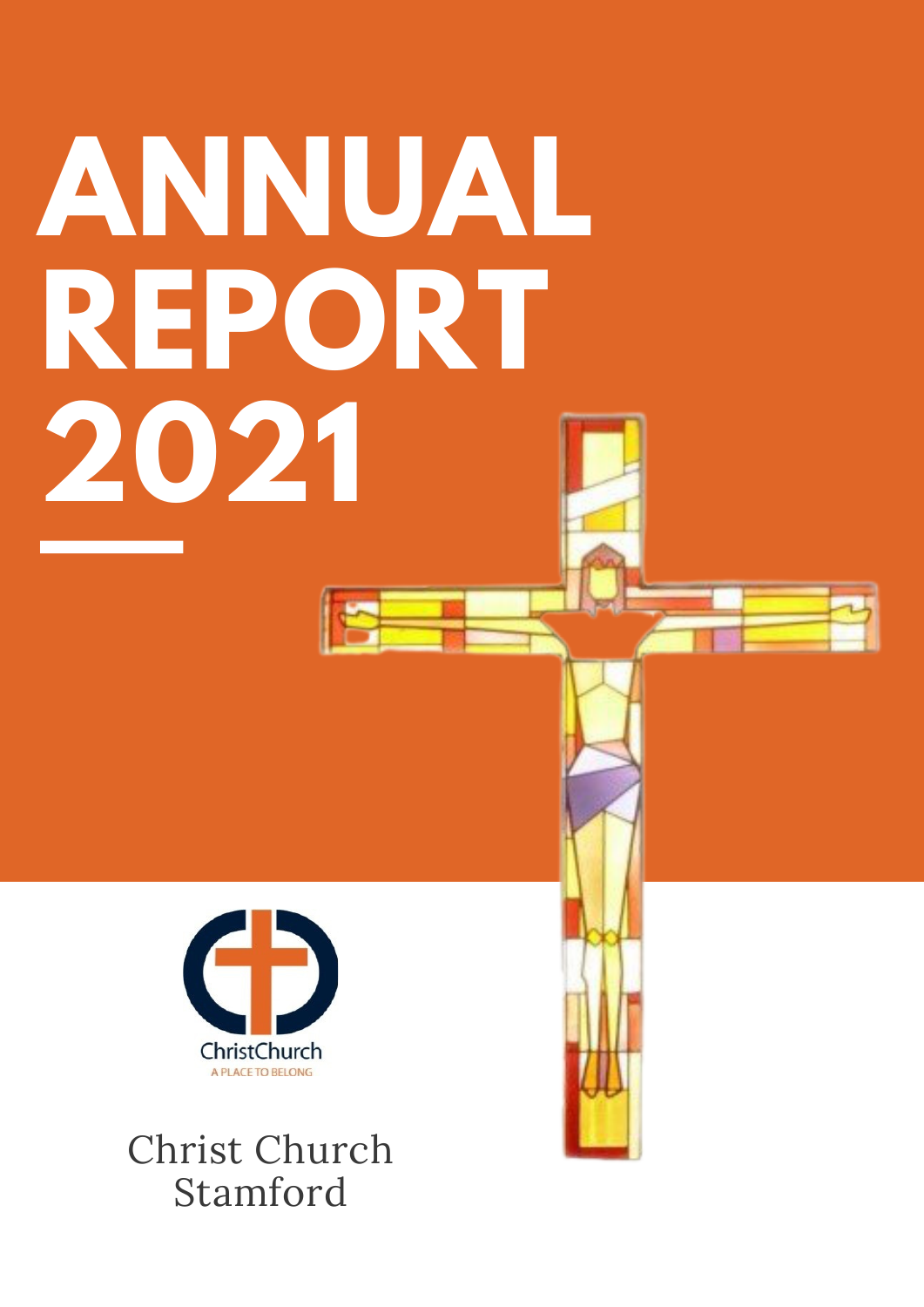

**Christ Church Agenda for Meeting of Parishioners** Sunday 24th April 2022

> Prayer and Introduction - Rev'd Anthony Hymn Bible Reading - 1 Peter 2: 4-10 Elections of Churchwardens for 2022/23 Hymn Bible Reading - John 15: 9-17 Exhortation - Rev'd Anthony

### **The Annual Parochial Church Meeting (APCM)**

Minutes from 2021 - including matters arising **Elections** -Deanery Synod representative New PCC Members **Reports** - Churchwarden's Report Children, Youth and Young Families Electoral Roll Ministry and Mission Associate Anchored Vicar's Report **Finances** - including appointing Independent Examiner Any Other Business Hymn Blessing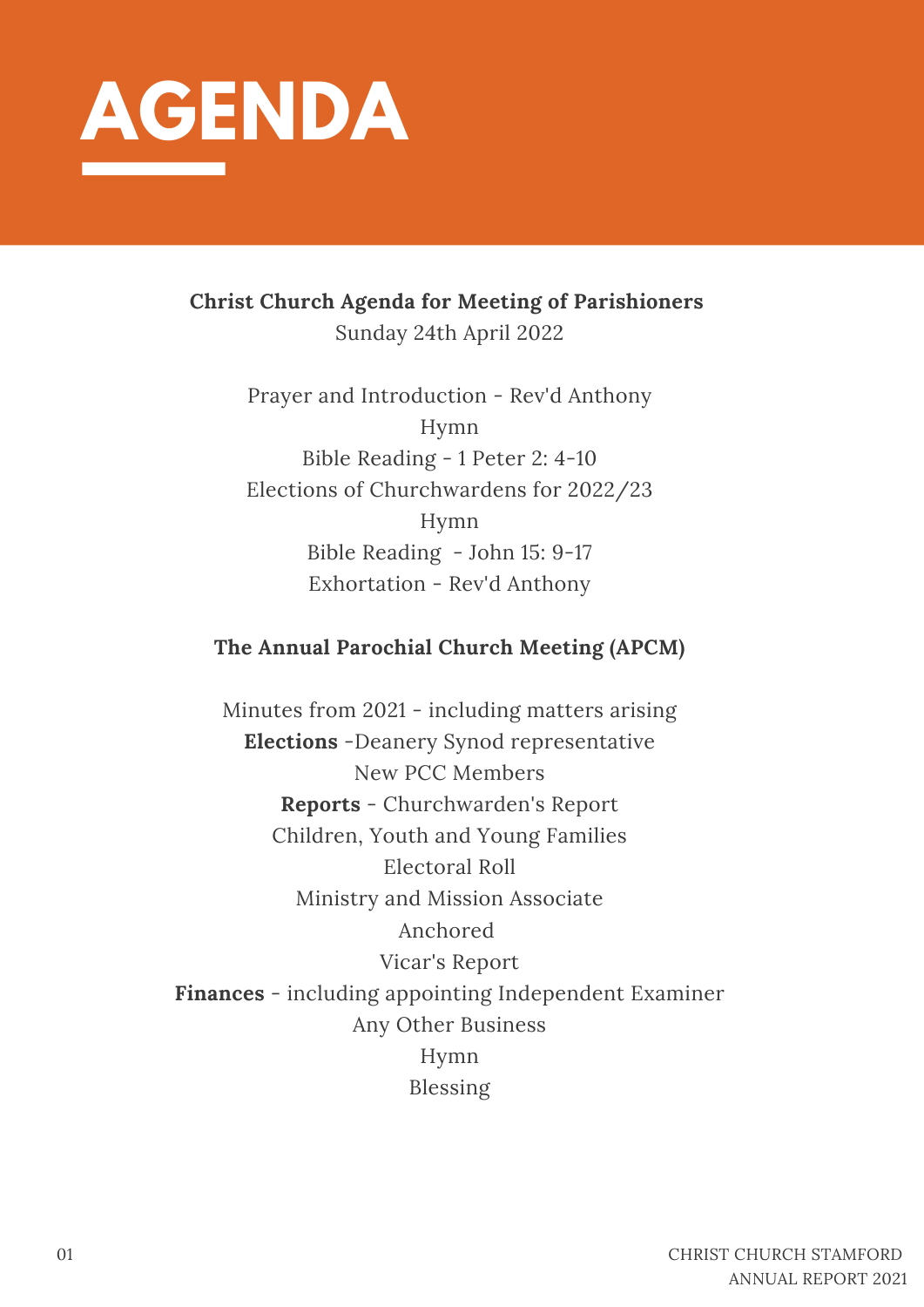### **MINUTES**

### of the 24th Annual Parochial Church Meeting of Christ Church Sunday 2nd May 2021

### **Vestry Meeting**

1.Welcome and Prayer: Rev. Anthony Laotan welcomed the parishioners and opened with a prayer

2.Election of Church Wardens: Nigel Garwood (proposed by Dawn Field and seconded by Paul Darley) and Dawn Field (proposed by Lisa Garwood and seconded by Laura Mitchell) were elected as church wardens.

**APCM**

**1.Apologies**: None

**2.Ministry report:** given by Anthony as part of the service

**3.Minutes from the APCM November 2020:** Minutes unanimously agreed and signed as a true record.

**4.Deanery Synod Representative:** Laura Mitchell elected to Deanery Synod, proposed by Rachael Carter and seconded by Joanne Atkinson.

**5.PCC Members:** New members elected are

Rachael Carter : Proposed by Laura Mitchell, Seconded by Ruth Lock Jacqui Wells : Proposed by Lisa Garwood, Seconded by Rachael McIntyre Tina Bland: Proposed by Lisa Garwood, Seconded by Ruth Lock Barbara Morley : Proposed by Lel Nicholls, Seconded by Jason Nicholls

**6.Church Fabric Report:** A written report is available on file with the minutes. Jason highlighted key areas such as the work done on risk assessments on return to worship post lockdown. The cooker will need replacement. The organ was found to be beyond repair and removed. A/V equipment has been upgraded thanks to a generous legacy.

**7.Children and Youth Ministry Report:** A written report is available on file with the minutes. Lel specifically thanked the volunteers for their hard work.

**8.Anchored Report:** A written report is available on file with the minutes. Anchored is the new name for our outreach, encompassing StartaFresh, Day Centre and new initiatives.

**9.Electoral Roll:** April 2020 membership is 59, a decrease of one from the previous year. Three members have left and two joined.

**10. Safeguarding Report:** A written report is available on file with the minutes Anthony encouraged us to look out for one another as we emerge from lockdown. We are looking for a new Safeguarding Officer.

**11. Ministry Report:** A written report is available on file with the minutes. Anthony mentioned that we would move forward with the pop-up café to connect with our community and with Catalyst communities also.

**12. Financial Report:** A written report is available on file with the minutes. Lisa verbally summarised key points from the written report. The church finances have been independently examined and an independent report produced which was adopted by the PCC on 20.04.2021. The report will be uploaded onto the Church and Charity Commission website.

**13. Deanery/Diocesan Report:** A written report is available on file with the minutes. The Christ Church parish profile is about to go live and it is hoped the interviews will take place in June.

### **14. AOB:**

14.1 Barbara commented that we should continue to ensure that Christ Church is A Place to Belong. Anthony agreed by the grace of God we would.

### **Closed with prayers and worship.**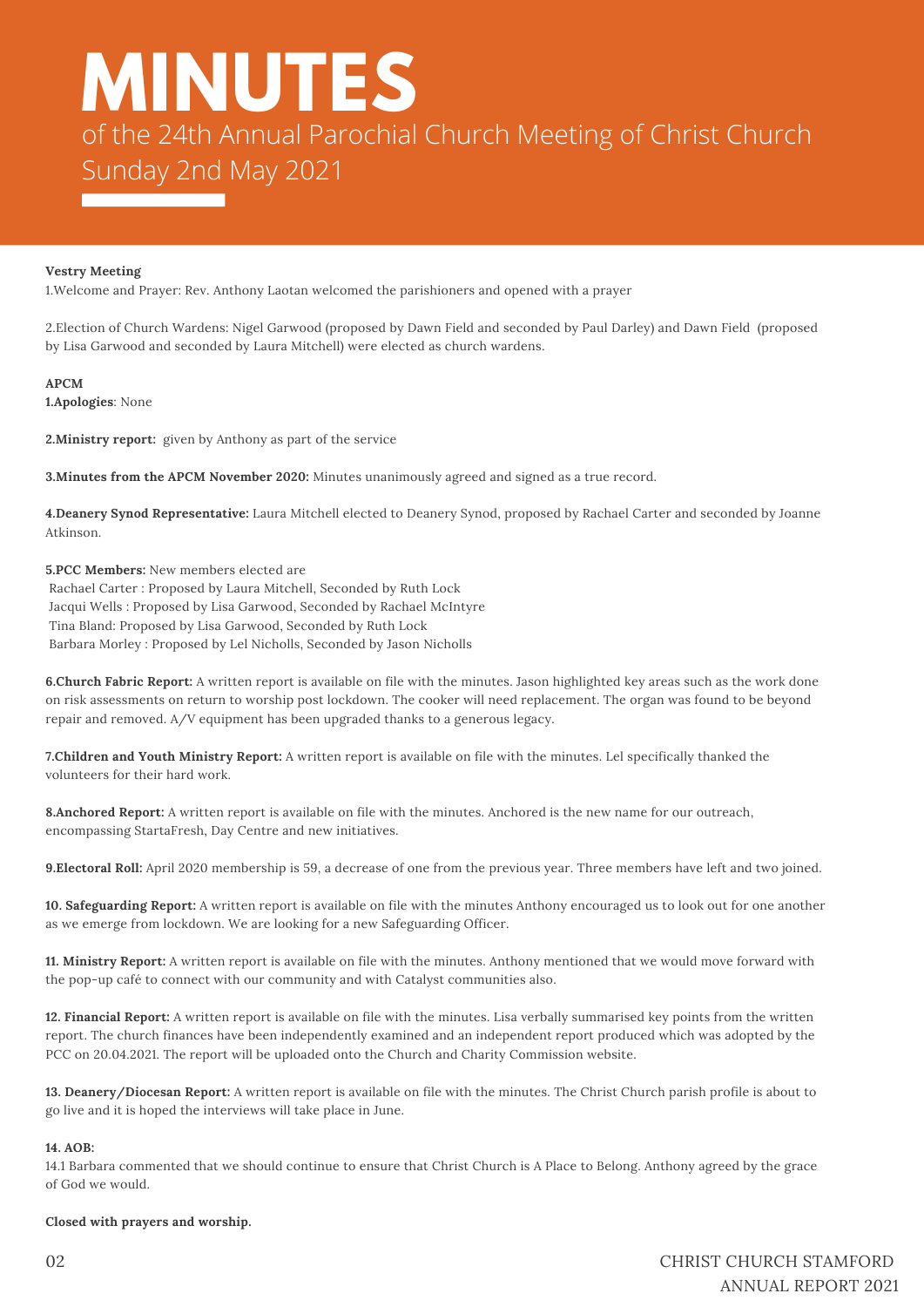### **FABRIC**

Throughout 2021 all required checks on Fire protection services and gas appliances have been carried out. It was highlighted that the cooker in the kitchen is coming to the end of its serviceable life. Investigations are ongoing into replacing it.

Towards the end of 2021 we realised that the brick wall at the side of the slope leading up to the Church building was separating apart. A structural Engineer came out and checked the situation and confirmed that there was some structural damage being caused by tree roots on the neighbouring property. We have contacted Land Registry and the Diocese for advice as to how the problem can be solved.

During the year we have had a couple of sessions to clear clutter and tidy up, once in the shed and once in the building. Thanks to all who volunteered to help.

The church made a donation to Bluecoat School in exchange for their roadside noticeboard. Planning permission was sought and approved for it to be placed at the front of the church. This has now been put up and we would like to thank Colin Field and Neels Herman for the hard work getting this in place.

The Church audit was carried out and the inventory (Terrier) has been updated accordingly.

**Nigel Garwood & Dawn Field Church Wardens**

### **ELECTORAL ROLL**

The Electoral roll currently stands at 55 members as at 24th April 2022.

Movement:

- 4 members left (3 deceased / 1 left CC)
- 1 new member

Electoral roll 2021 58 members

**Gail Burnham Electoral Roll Officer**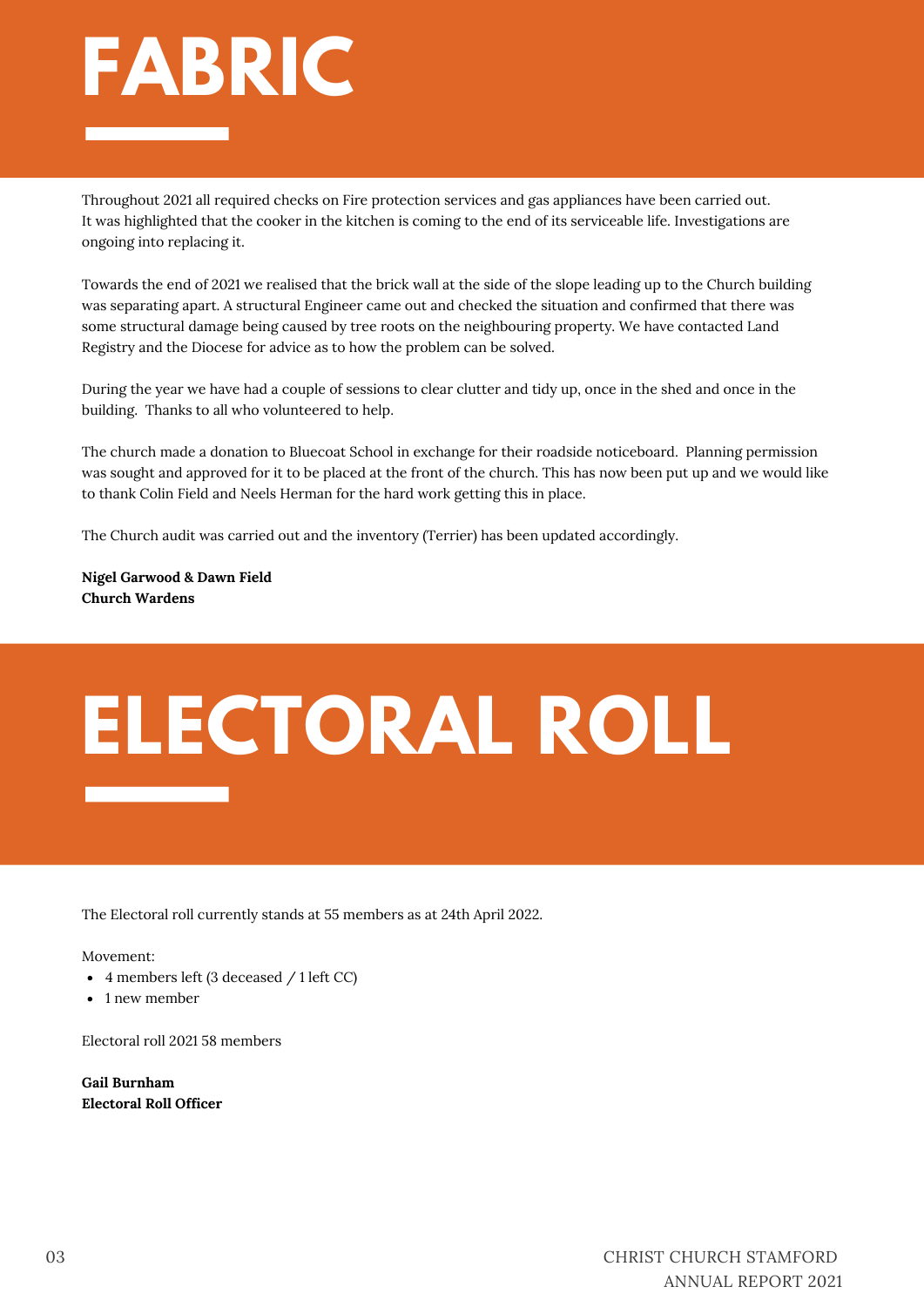## **CHILDREN & YOUTH**

### **Tots' 'n' Lil'Cherubs:**

During lock down in 2021 I was able to establish a well-being group for new mums and their babies, which met the required the restrictions at the time. Called 'Lil'Cherubs', the group ran once a week from January – June 2021 and proved successful. As restrictions lifted the group decided to amalgamate with Tots 'n' Toast which was starting back up. To date this is still the case, now all the Lil' cherub babies are now toddlers so are fully exploring the main hall, I continue to set up a separate Lil' Cherubs area in church which has given the whole group much more space. We deliberately carried on offering sessions throughout the Summer of 2021 to try and console those that had missed out on contact time. We reverted to term time only in September 2021. Current attendance figures are usually in the late teens with a maximum of 23 young babies/toddlers attending in any one session. Our curriculum has covered Creation, Miracles and Parables and we move on to 'Men of the Bible' this coming term. This provision is popular to our community families and is of great importance to my role.

### **The Den:**

This remained online last year, and Aileen and I delivered 53 weekly sessions until we could re-open face to face on 8th June '21. Once again, to console those who had missed out on face to face, we managed to stay open throughout the Summer, albeit to a very small number of young people (min of 3, max of 7). We have been running consistently (term time only) since September '21 and quickly established a core group of approx. 12 young people who attend most frequently. The maximum we have had attend is 18 in one session. We currently have 21 registered and a solid team of 5 fabulous volunteers who support the smooth running of the group. Encouraging fellowship, we have recently introduced prayer cards and each week one member chooses a prayer and reads it to all before we start our meal together. This provision is a most valued integral part of my ministry.

### **Sunday Zone:**

Last year we maintained delivery of craft packs to our church families until we were able to re-establish in September 2021. Our teachings were lectionary based, in line with Anthony's sermons at the time. From January 2022 we have returned to our own curriculum and have covered Creation and Miracles, now moving on to Parables. We no longer have a secondary school aged group, (Blaze), as our youth (& volunteers) have moved on both physically and spiritually. Our current attendance numbers range from 5 – 9 children each session, supported by a rostered team of 4 wonderful volunteers without whom I could not function! Their hard work and time is so greatly appreciated!

### **Paws for Prayer:**

Sadly, this has not restarted after lockdown, mostly due to my lack of time but also due to maintaining a sensible social distance with others. Bear and I are keen to carry on when the time is right.

### **Rooted Summer Club:**

After a successful funding bid from the LADs club, we were able to deliver a Summer club that ran once a week throughout the Summer of 2021. Some of the Den young people volunteered to help and we delivered 5 sessions teaching the Fruits of the Spirit to a group of 13 youngsters.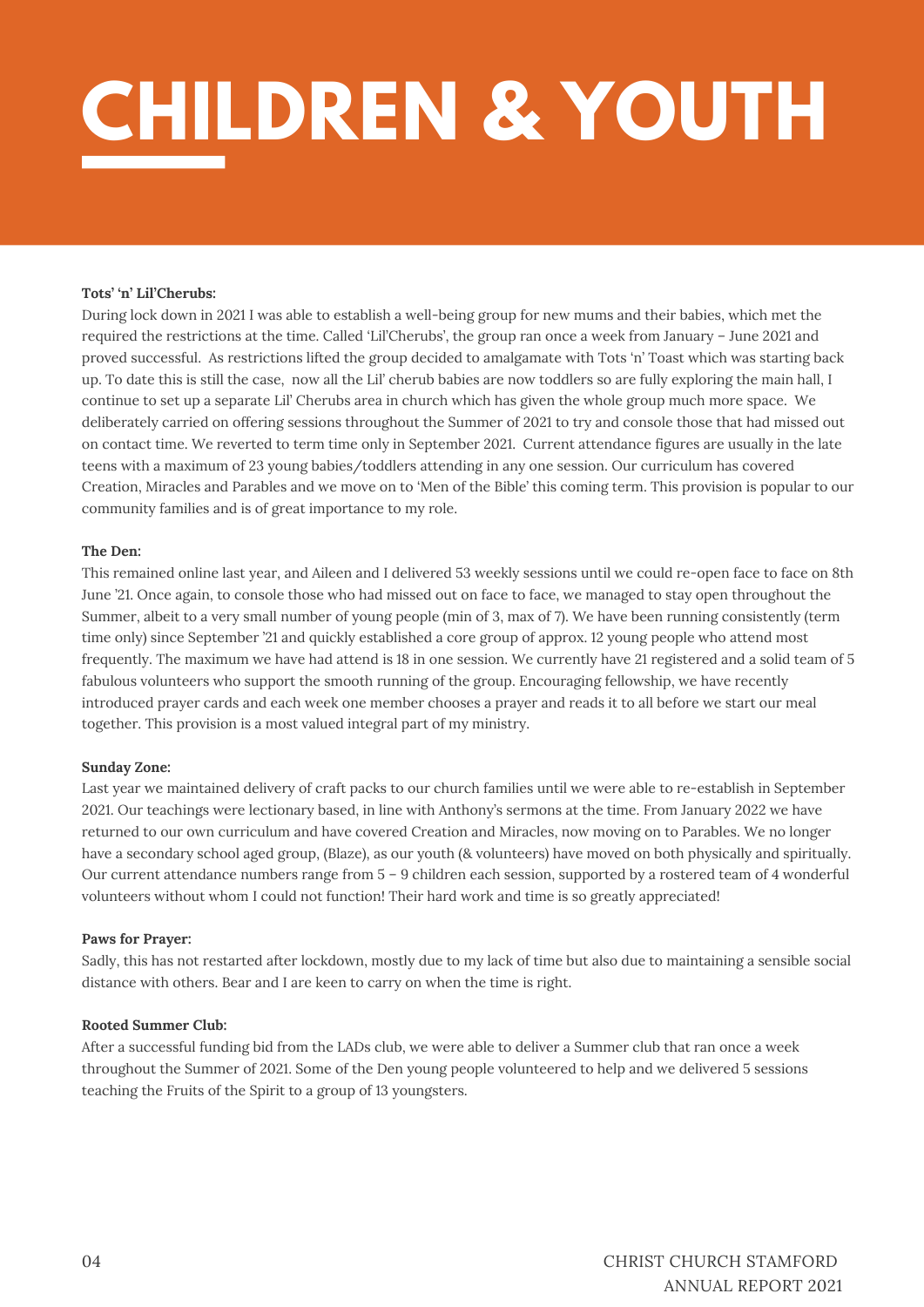## **CHILDREN & YOUTH**

### **Light Party:**

Thankfully we were still able to deliver an alternative to Halloween last October 2021, by kind funding from the LADs Club.We had 26 young people from the church family, and from various primary schools, join us for a fun evening of games and activities centred on Jesus being the Light. We received some positive feedback and once again, this was to the thanks of the generous volunteers who supported it!

### **Christingle Service:**

Sadly, this had to be cancelled due to Covid illness.

### **School Ministry:**

With the same funding from the LADs Club, I am able to attend Bluecoat Primary for a morning and Stamford Welland Academy in the afternoon every Tuesday to offer school ministry and support. This funding runs from September 2021 through to the end of July 2022. I have been able to give some mentoring and resilience support and promote reading skills, as well as developing relationships with individuals both students and staff. I see approximately 20 young people (one to one) throughout the day.

### **Choc 'n' Chat:**

Acutely aware of our youth who were struggling with the lock down, I was able to run a Youth Alpha for 10 weeks from March – July 2021. With a dedicated small team of volunteers, we were able to draw alongside individuals and help them better understand the big questions in life and explore their stance of faith. We had 7 young people attend the course, most of whom came from The Den, and it was a real privilege to be a part of their spiritual journey.

### **Looking forward:**

From May we will have a new Blaze group once a month, run by Carly who attends our church. With support, she will be leading our older primary aged children in Jesus centred teachings, and this is an exciting development for our church youngsters.

Responding to a specific request, I will be running Alpha for a small group of Tots parents, starting Wednesday 27th April for 8 weeks. This will be the second Alpha we have run and will hopefully pave the way for further courses.

Despite not having many youths attend our services, I maintain meetings with our Choc 'n' Chat group during school holidays, with the aim of running a mini youth Bible study (face to face) via a phone app. The details of when and where are currently being developed.

Your continued prayers are needed in giving thanks to God for all our current volunteers and funding and to seek more as none of the above is possible without either the willing and giving hearts of those around us.

**Lel Nicholls Children & Youth Minister.**

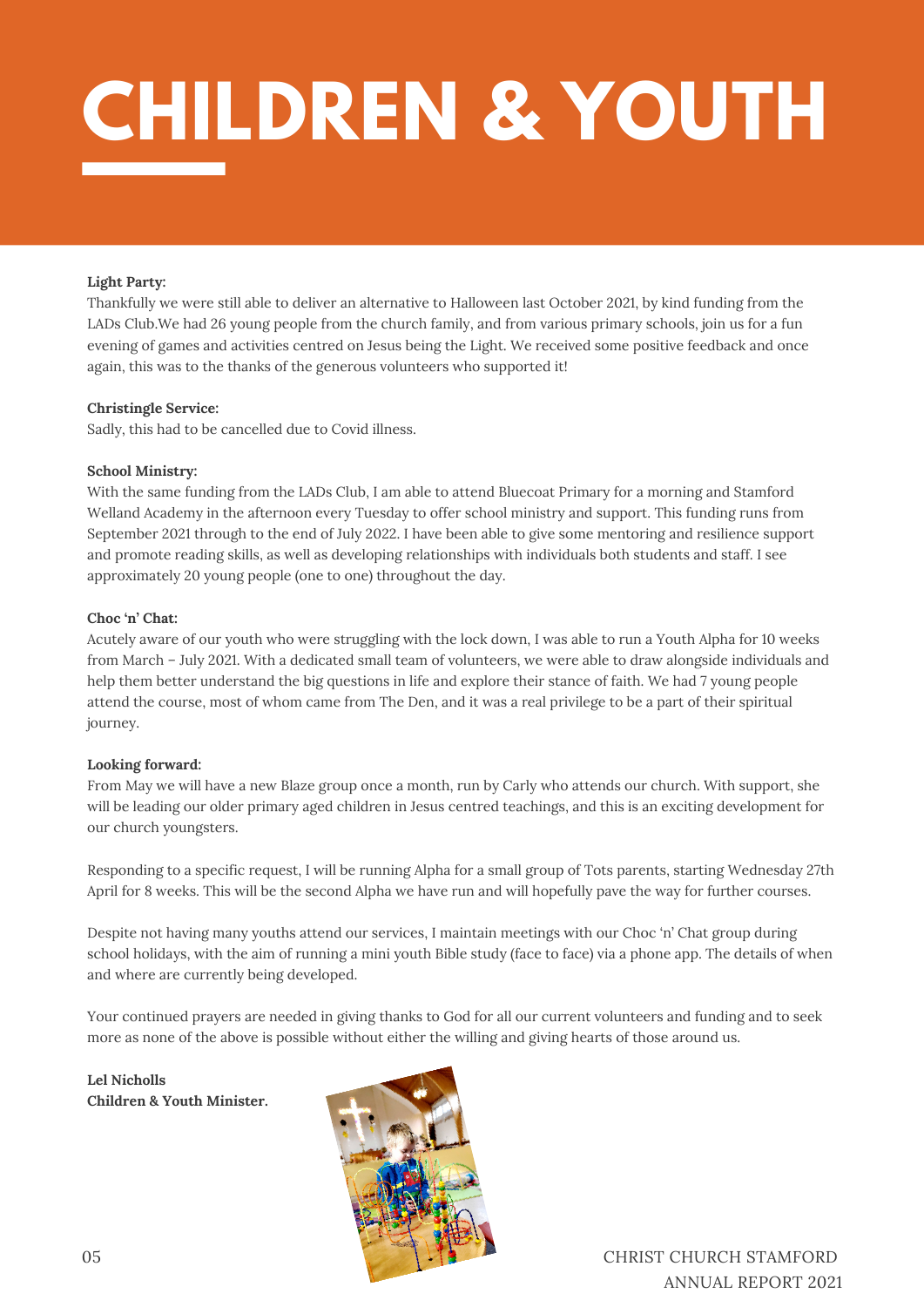### **MINISTRY AND MISSION ASSOCIATE**

In March 2021 I was commissioned into the role of Ministry and Mission Associate for Christchurch. The missional side of this role has involved initiating and overseeing a number of different projects over the year including the Pop-Up Café, the Gardening Group and development of the Community Garden, helping to develop the International Culture Feast and Friday Thing and co-ordinating some one-off outreach events such as the Scavenger Hunt and the Ladies Pamper Evening.

This is alongside to contributing to other ministries of the church, particularly with supporting the leading and teaching at the monthly all-age services and contributing to the children's and youth work in other outreach opportunities such as Tots and Toast, Youth Alpha, the Easter Experience and the Rooted holiday Club.

### **Pop-Up Café**

The Pop-up Café started on Tuesday afternoons after Easter when lockdown lifted and ran until the end of September when the weather turned too cold for sitting outside! The aim was to create a space where people from the local community could connect with each other and the church, give us an opportunity to read the local mood and see what might 'pop-up' from there. While it did go well and achieve what we hoped it would in many ways, we discovered that mainly the people who connected were people already on the fringe on church and members of the international community who came from a personal invitation. While there were some local people who came spontaneously there were perhaps not quite as many as we had hoped. However, it did give us great visibility to the school community opposite and we were able to create lots of initial links that we have been able to build on since, for me particularly as my daughter Hope started school there in the autumn. When it was too cold to meet outside, part of the café community moved to a Thursday afternoon and we created the 'Community Chatter' group where people could continue to gather.

### **Gardening Group and the Community Garden**

During the pop-up café we came to further realise the fantastic potential of our little garden space outside church at the back of the car park. Over the coming months I developed a proposal for developing that space into a Community Garden, which I presented to the PCC in June and was approved in November. We are now all lined up ready to go with this as soon as we receive the final go-ahead from the diocese. In order to help manage the current garden and develop the opportunities the Community Garden will present, I started a Gardening group in October on Tuesday afternoons and although attendance has been fairly small, we have made great progress tidying up the garden. We had a break over the coldest months in winter but restarted in February and are looking forward to being able to crack on with the next stage of the plan soon, God willing!

### **International Culture Feast and The Friday Thing**

Following the attendance of a number of international people, mainly ladies, at the Pop-Up Café, and a rather divine opportunity to host an 'International Feast' in December at the church, we have developed a more regular (currently fortnightly) Friday morning drop-in group specifically aimed at internationals. The aim of this is to provide a place of welcome, fun, fellowship and potentially the development of faith over time. So far, we have had three mornings which have been well attended, had a great atmosphere and contained significant conversations and opportunities for encounter with God! The International Feast has also become a quarterly event and the second one in February was again really well attended (by nearly 20 different nationalities) and was great fun!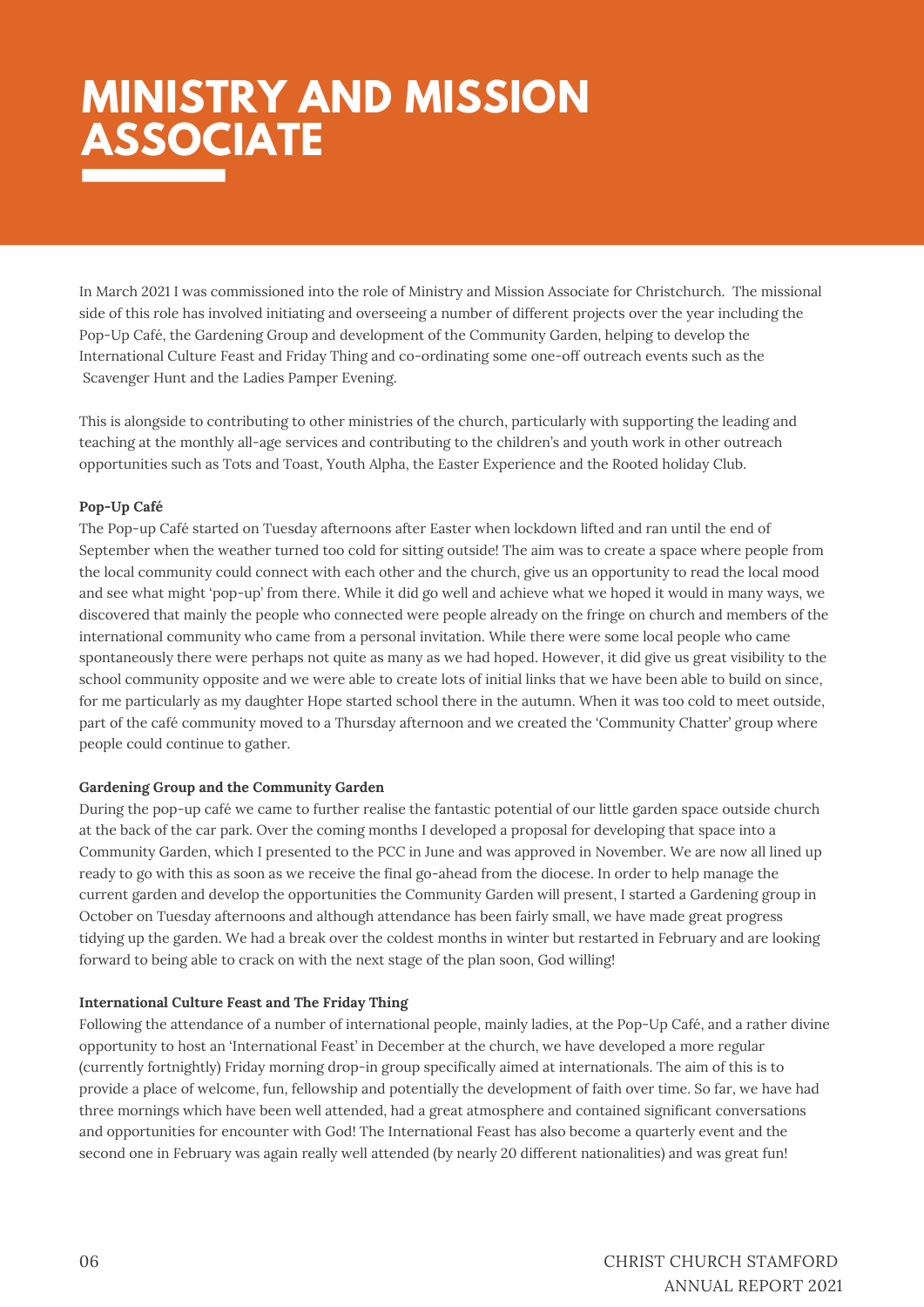### **MINISTRY AND MISSION ASSOCIATE**

### **Outreach events**

As well as contributing to the community outreach events that we already run as a church, such as the Christmas Fayre and anniversary events, we hosted a Scavenger hunt for families in October and a Ladies Pamper evening in March. Both were well attended by members of the church as well as people from the local community which was fantastic. We had encouraging feedback that they were really enjoyed and both events brought a couple of people in or back to church the following days. The Ladies Pamper evening particularly gave us a wonderful opportunity to really bless the ladies who came, not just with the physical pampering treats but also what we called the 'Blessing chair' where people could receive prayer or words of encouragement, strengthening or even revelation.

### **Future ideas and opportunities**

It is encouraging writing this report to see how far we have come in just a year, and I look forward to seeing how things further develop or adapt with the coming seasons. We are eagerly awaiting the permission to go ahead with our Community Garden, but in the meantime have created fantastic links with the local school opposite in an opportunity to support them with the reviving of their wildlife garden and potentially developing a space into a community allotment garden.

Depending on the progress of the garden in the next few weeks/months, we may be able to open the pop-up café again this summer in the carpark or the garden. We are particularly looking forward to the Queen's Platinum Jubilee celebrations in early June and are trusting that by then we may be ready to officially 'open' the community garden and then use it for the party!

Following the recent conflict in the Ukraine and the arrival of some Ukrainians in Stamford, the Friday Thing is well placed to receive people looking for support and friendship, so we are waiting to see how this will develop over the coming months. We are due to review the plans at May half term, so we decide then how to take this further from there. May God help us to help those who come.

The other area of stirring over the year as we connected with and observed our community is the way that we have young people gathering at our doors and the increasing problems with casual drug use in our local community. We have been and continue to pray into this opportunity and concern and are trusting that the Lord will guide our steps in reaching out where the need is greatest.

In Christ, and for His glory, **Laura Mitchell Ministry and Mission Associate**



07 CHRIST CHURCH STAMFORD ANNUAL REPORT 2021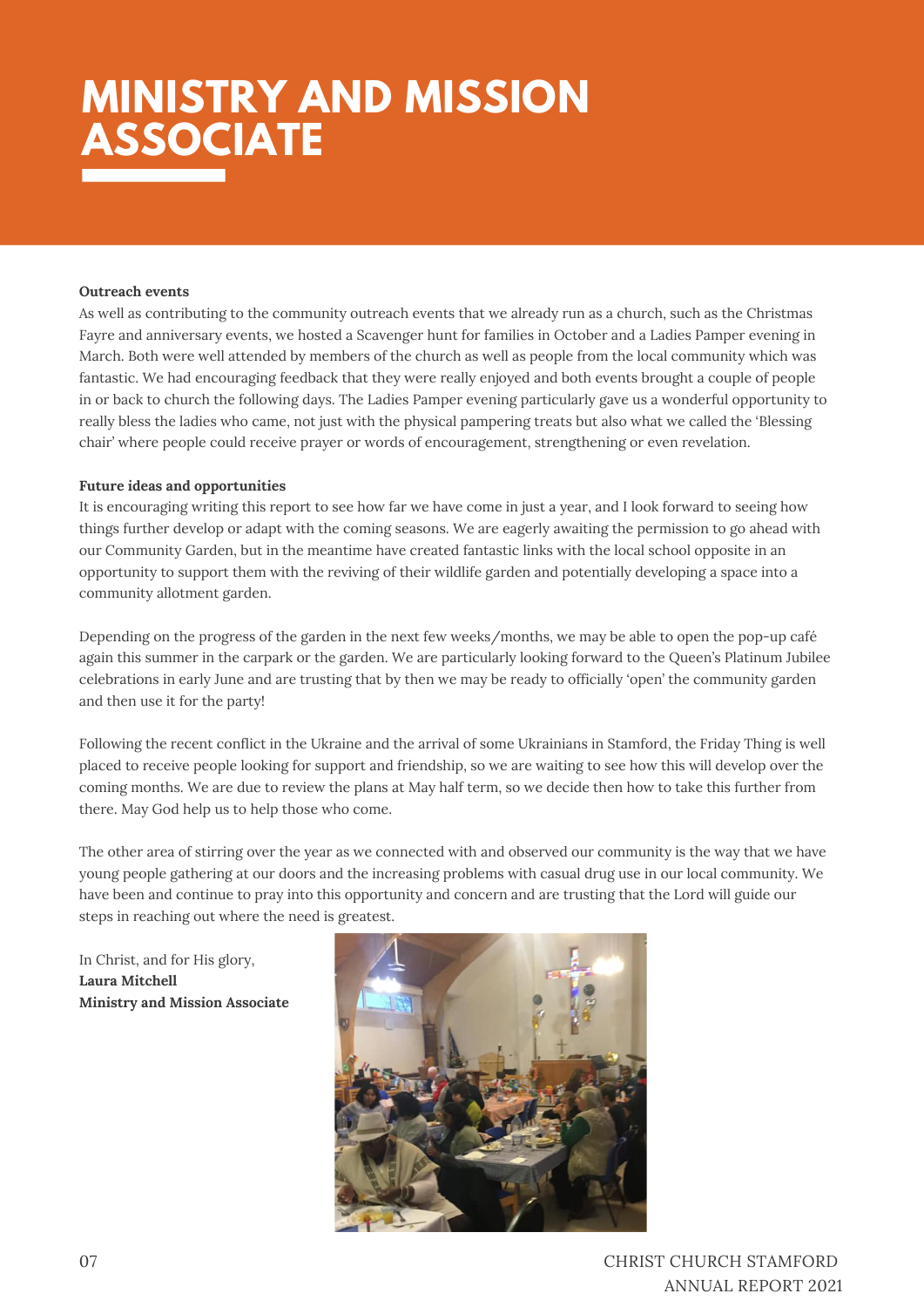### **ANCHORED**

Anchored is the title given to our new programme created towards the end of 2020. It incorporates existing programmes that have run at Christ Church for many years, the Day Centre and StartaFresh. Anchored will seek to offer activities and support to the wider community of Christ Church parish. We hope that the activities on offer and those yet to be developed will build resilience, improve wellbeing, reduce loneliness, foster community integration and enable spiritual transformation within our Parish in particular and Stamford in general. Anchored is headed up by Geraldine who has done a fantastic job in developing the programme and responding to need.

StartaFresh continued on Zoom until March, this enabled us to maintain regular contact with our members. We returned to face to face meetings in March and adjusted our sessions so that the group met on a Monday and Friday afternoon. We were able to start an Art Therapy session once a month with the wonderfully talented John and Rachel Nicholls. They are able to draw upon their artistic talents and life experiences to deliver sessions that are both fun and supportive to the well-being of the group. We are blessed to have a wonderful team of volunteers who give up their time and facilitate sessions including CAP Kick start courses, Healthy Lifestyle activities, games quizzes and much more. Rutland Adult Learning have remained instrumental in our Friday sessions and Sue has delivered a couple of excellent courses encouraging literacy and numeracy skills and encouraging the members to research and deliver some content themselves. The Pelican Trust also come periodically to do some sessions with the group. Group numbers have remained steady since restarting, most members have returned to at least some of the activities and we have seen a couple of new people join.

At the Day Centre we continued the weekly soup run to our members until June 2021. They were delighted to be able to meet in person for the first time in July 2021 when we ran a Summer Party including Fish and Chips and ice cream. It was great to see so many of the members back and enjoying the company, which is the most important aspect of the group to them. We resumed sessions in September and currently meet fortnightly in term time. This reduced frequency was in part to be cautious around Covid but also to allow for reduced volunteer numbers, particularly around transport. As we sold our minibus at the start of the year we now hire a bus from Rutland Community Transport. We were delighted that all members have returned and we have added new ones to the group at the beginning of 2022. We couldn't have operated the group without the volunteers, in the kitchen, serving and on transport and we extend our heartfelt thanks to them. We would love to build up a team of volunteer car drivers which would enable us to offer more flexible transport to the group and perhaps allow us to increase frequency in the future.

We continued to make up food hampers for Bluecoat School and Stamford Welland, we work in partnership with the schools. They identify the families most in need and deliver the hampers to them. This year we have distributed over 200 hampers.

In September when the Pop Up Cafe stopped we began Community Chatter on a Thursday afternoon. This offered a safe social space for drinks, chat and crafting. Initially well attended with many knitters and crafters numbers have dropped dropped slightly this year but are stable and the group is much appreciated by all who attend. We will review Community Chatter as we head into the warmer months and consider opportunities in the new garden space.

As you know Geraldine has had to take some time off due to ill health from the beginning of 2022. We thank her for her contribution last year and continue to pray for her full recovery and swift return. We have been able to continue Day Centre and the hampers with the support of Rhea Rayside on a temporary contract. Other activities have continued with the support of the staff team and the volunteers.

### **Lisa Garwood**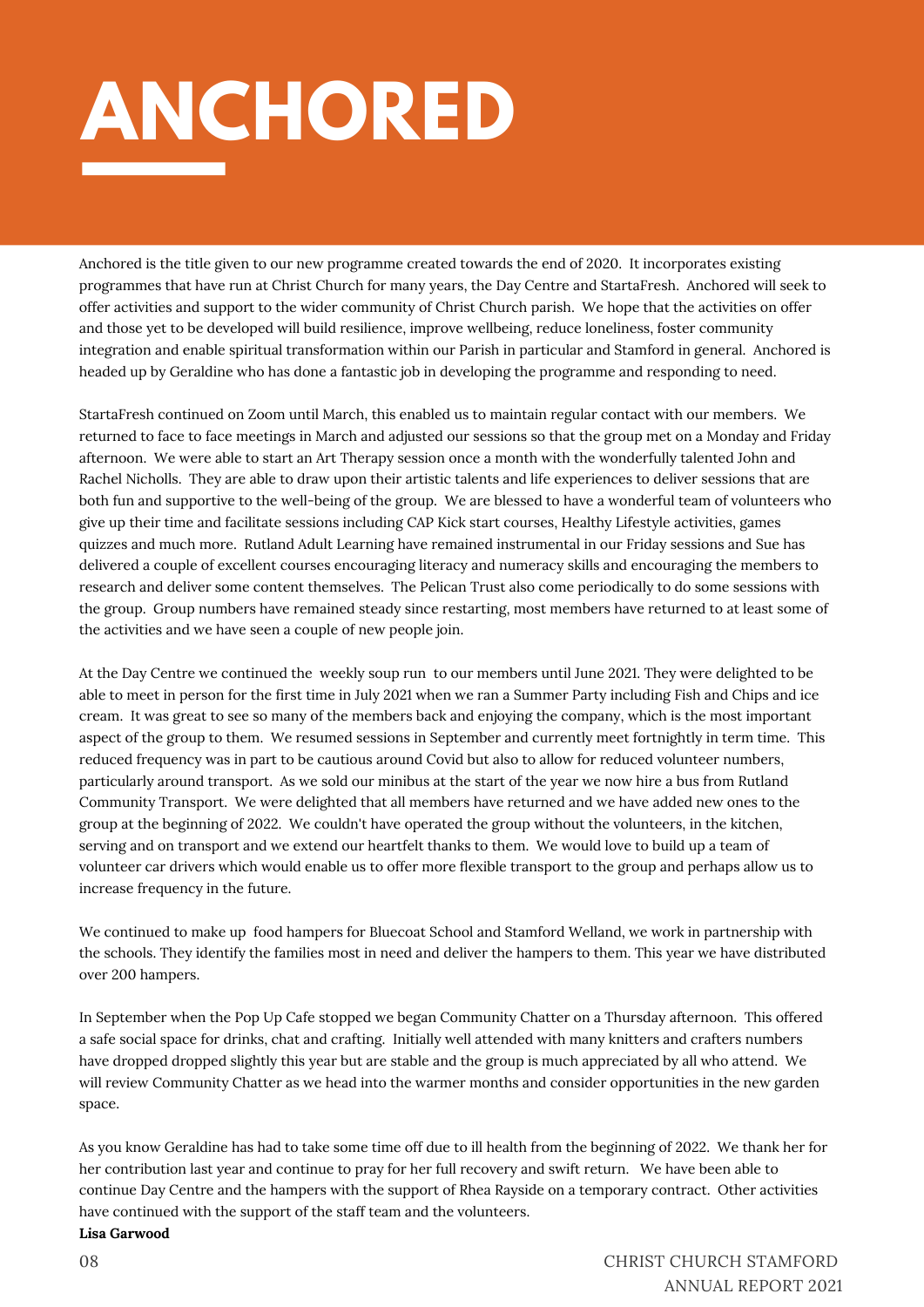### **AFEGUARDING**

At last years' APCM our safeguarding officer, James Mitchell stood down from the role and was thanked for all his hard work during his term of office. The position remained vacant, covered by Anthony and the wardens, until September when Carol MacBeath stepped into the role. We also appointed Jacqui Wells as an Assistant Safeguarding Officer. The DBS checks and safeguarding training of our volunteer teams are up to date and regularly monitored by the church office.

Since I became Safeguarding Officer. I have had one disclosure of concern which was followed up by Diocese. One concern with information shared from St George's Church. There have been discussions around our ongoing engagement with the youths that gather round the building at different and advice was sought from the Diocese. We are also looking at the ongoing development of the Pastoral Care Unit of the Church. Ideas for the above mentioned areas are highly welcome and if any one would like to join The Pastoral Team, please see Carol or Dawn.

**Carol Macbeath Safeguarding Officer**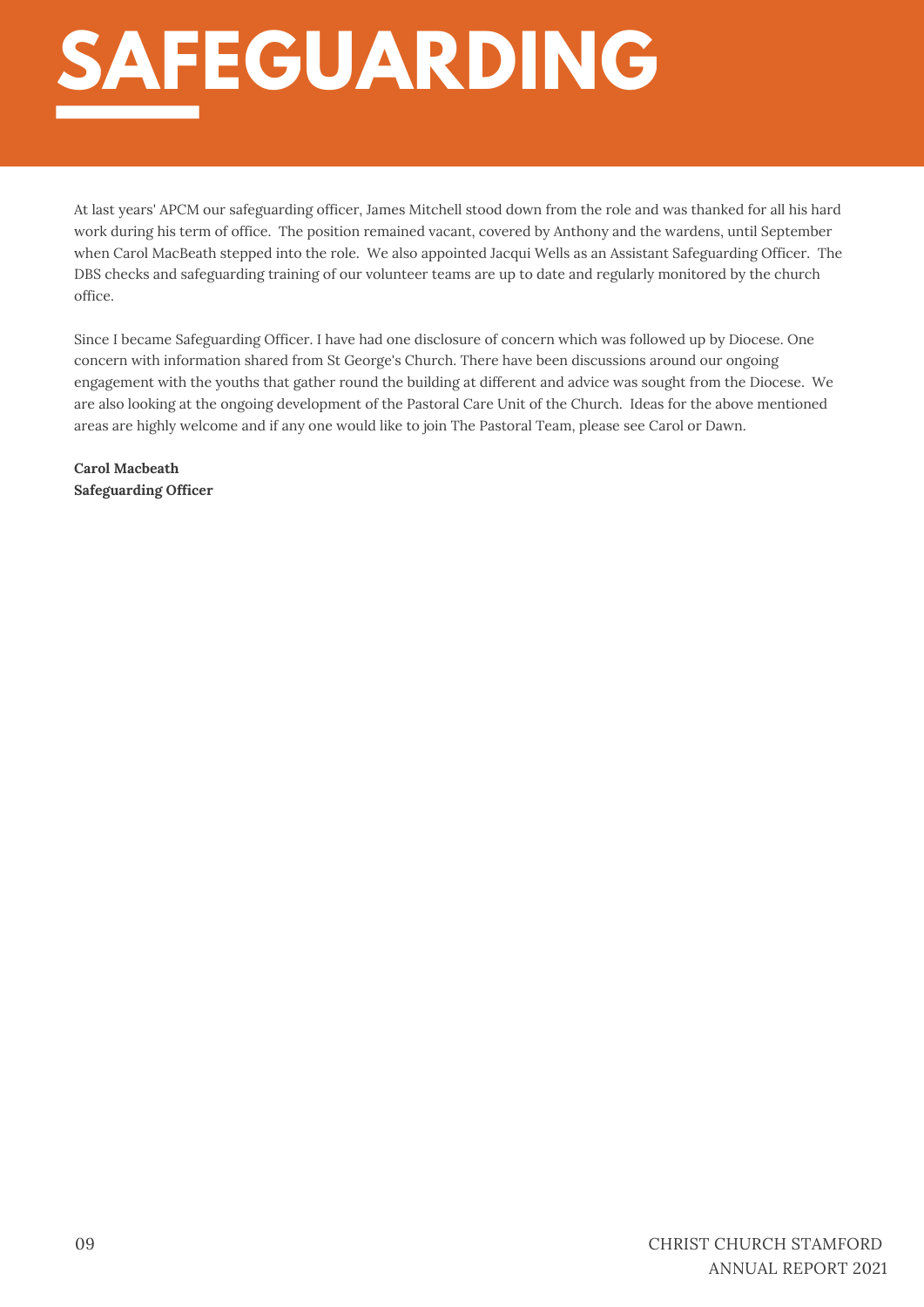## **VICAR'S REPORT**



As at this time last year, 2021, COVID restrictions had been slightly revised, allowing us to have a few more people gathering in the church building. Holy Week was eventful as the yearly Walk of Witness organized by Churches Together in Stamford went virtual, allowing for creativity and adaptability. As the newest clergy on the block, I had the great privilege of preaching last year which for obvious reasons was pre-recorded. A virtual trail of the churches also took place on the day, Good Friday. We had an in-house reflection service later that afternoon. The Saturday after was the Easter Experience for the children primarily accompanied by parents or other members of their families. It was a morning filled with games, craft, songs and most importantly, the Easter story over four different time slots. Easter Sunday service was full and well attended as much we could accommodate. We also resumed communion at this service. The APCM last year afforded us time to reflect on the previous year, celebrate what was good and improve on what was yet to be. it was also a time to formally recognise, before the congregation, the new additions to the PCC namely Tina Bland, Jacqui Wells, Rachael McCarter and Barbara Morley. Dawn Fields also returned to the PCC as Church Warden after Jay Nicholls stepped down. Later in the year, Carol McBeath was appointed as the Parish Safeguarding Officer with Jacqui Wells coming alongside as Deputy. James Mitchell had also stepped down from this role after faithfully serving his tenure.

Summer in 2021 was a time for us to step out of the building (into the car park / garden) to engage with the wider community on the Estate. Pop up café led by Laura Mitchell and her team of volunteers set up the car park café style with lots of hot beverage and sumptuous cakes for those who came and when the weather was great. Thankfully we did have many of those days and people did come to the café with a few helping out with the garden as well. As part of our community engagement, we had three monthly car boot sales over the summer months which fared fairly well. One of the highlights last summer was the 60th anniversary celebration of the founding of Christ Church. We had a lovely service which was well attended and many who hadn't been to the church since COVID came as well. We had food afterwards and the cake was remarkable. We probably could have made much out of it but grateful we did do something albeit simple. Another highlight was the Church BBQ we had following the first service, since I and my family arrived in Stamford, without COVID restrictions. It was a fun atmosphere and great to meet with lots of church folks that attended prior to lockdown.

Our outreach initiatives carried on even through the colder months. Even though, the Pop-up café stopped due to season change, we adapted our outreach to match the short days and long dark nights. The Light Party, organised by Lel and the team, had perhaps its biggest number of children, 30, even pre-COVID. It was an opportunity for the children to see and hear about Jesus as the Light of the world and that there was a better alternative to Halloween. Later that November, we braved the cold to have our monthly evening Immerse service as 'songs around the firepit', where we worshipped outside around our makeshift firepit followed by toasted marshmallows and hot chocolate. December kicked off with the Christmas Fair which, considering all that had transpired the year and even last year, was a huge success. All hands were on deck as the entire church space was transformed to a winter wonderland. It was super busy from start to finish, and the Lord blessed all the efforts of everyone involved with the handsome funds that were raised. The following Saturday, the 11th, witnessed another crowd in the building, this time, the International Community from within Stamford, Peterborough, and environs. It was an incredible atmosphere with a rich array of food and culture. We were richly blessed to have hosted it. We ploughed through the winter blues thereafter with omicron but still managed to pull off the carols in the carpark. Again, it was well attended even when the weather went awry. Folks came into the building to finish singing their Christmas carols.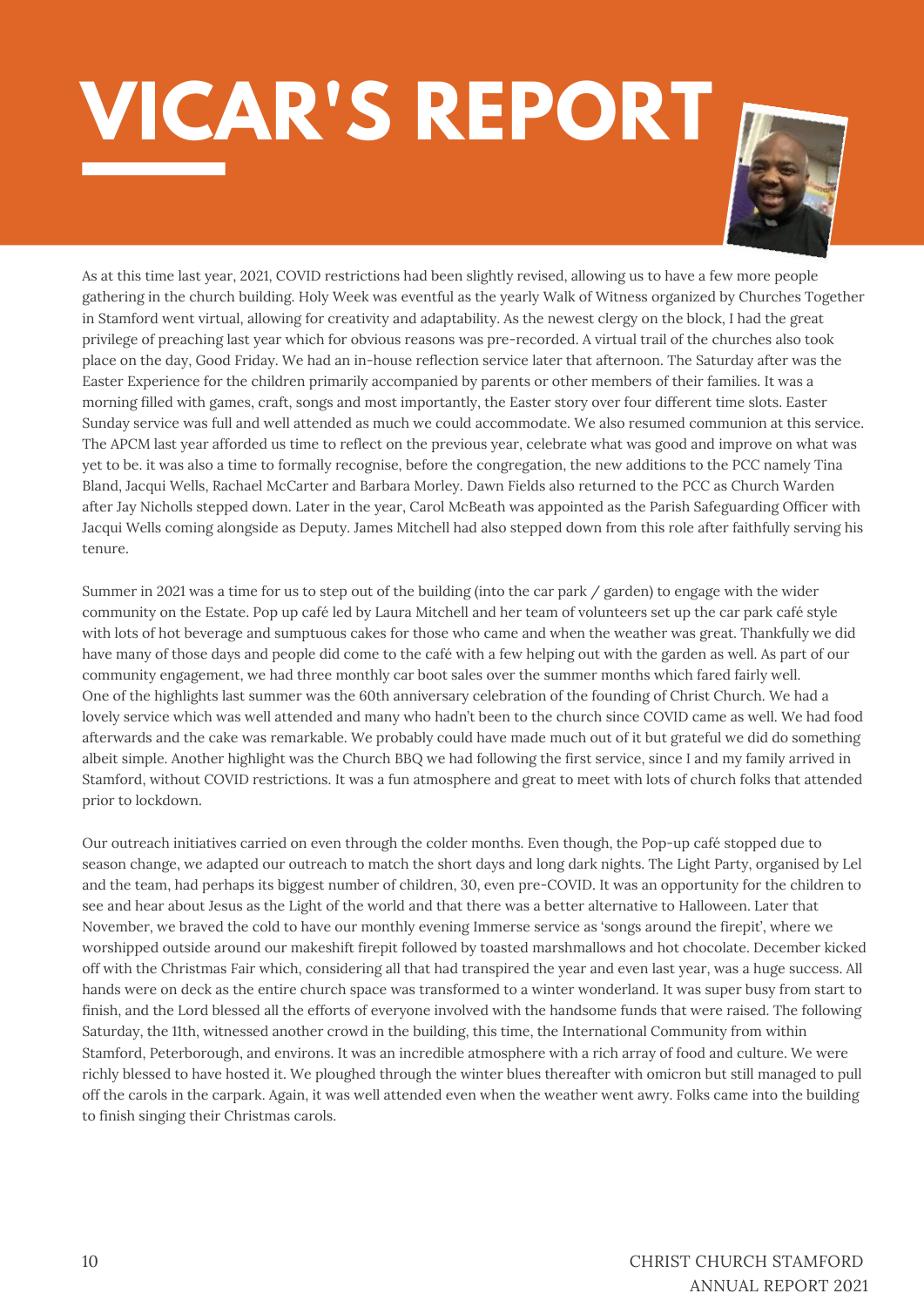## **VICAR'S REPORT**



The entire year, we focused on the CATALYST values in our services exploring and establishing eight primary values we subscribe to in order for us to live our vision and fulfil our mission. We also reviewed our services to reflect various ways we can worship God collectively. The first Sunday is our monthly Communion service, the second is the Family / All-age, the third is the Encounter service and the fourth is the Connect service which is quite interactive and engaging for people of faith or no faith. If there's a fifth Sunday, it would be another Encounter service. As a PCC, we started exploring, in line with both the National and Diocesan vision of Resourcing Sustainable Church, what type of Church we've been called to be especially for these times we live in. We had a Vision Day in October, which I led, where we established that we were a Community Church type with huge potential for a Local Mission Church type. We agreed to a five-year transitional trajectory to be where we strongly felt God was taking us. We felt we needed another Vision Day to conclude on finer details with which to implement the vision. We agreed to meeting on 15th January 2022. It has been an eventful year, nonetheless, and I am really thankful to God for his mercies towards us as a church. It's been a blessing for I and my family to be part of this tribe and to journey together in faith, hope and love. Also thankful for the Staff Team for sticking together and pulling through tough times. It's amazing how we have grown together relationally, professionally, and spiritually. The PCC and the Ministry Team I am immensely grateful to for their right hand of fellowship and unfeigned support. God has indeed blessed us with health, strength, and provision even adding to our number last year with new people like Carly, Neels and their kids, Albert and Maria and Sandra. As 2022 continues to unfold, I am excited and hopeful of greater testimonies and successes for the next APCM

**Revd Anthony Laotan**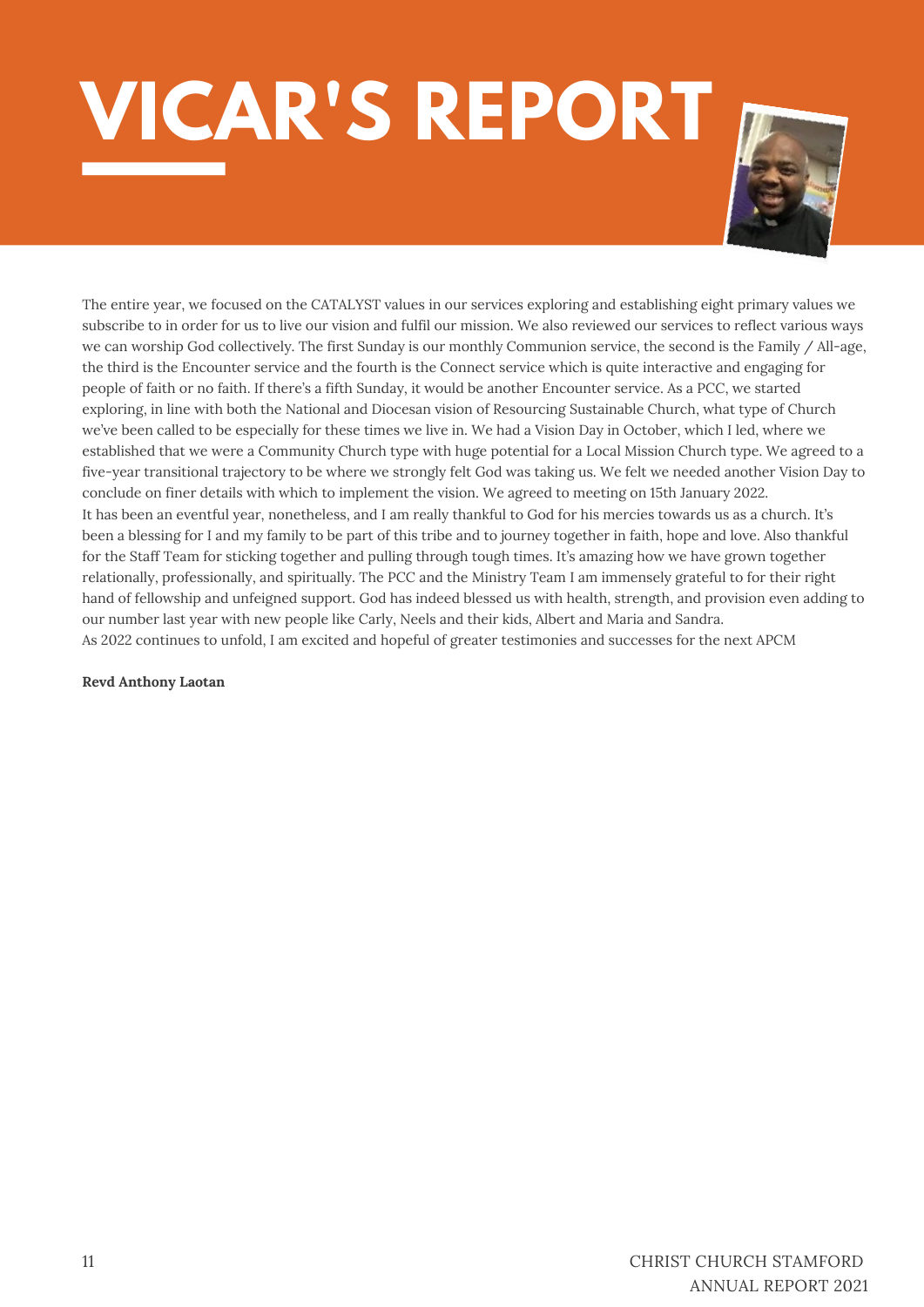## **FINANCES**

Our annual accounts have been independently examined, by Michelle Feasey, and formally adopted by the PCC as a true record of our finances. The full annual accounts are available in a separate document. The nature of the way the accounts are set up, with particular regard to funds, can make it difficult to understand a true picture of what is going on. We have a number of funds so this report concentrates on the General Fund, Children & Youth and Anchored. The General Fund is where all the main church income and expenditure goes, each programme has a separate restricted and designated fund and there are a number of small church related funds such as hardship, fabric and mission.

This year's accounts have to be viewed in the context of recovering from a global pandemic where we have slowly returned to something resembling "normality". The total income for Christ Church was £58,082 a small increase of 1%. Expenditure also increased about 0.5% With attendance remaining low for much of the year, following Covid, this was to be expected and our figures were in line with our budget forecast.

Our regular giving and open plate giving showed a very small increase. There are encouraging signs as we neared the year-end that this will go in an upwards direction as more people join us or return post-Covid. At the end of 2020 we closed our transport scheme and sold the minibus. This was sold at a loss and the only fixed asset on the balance sheet now is the wheelchair car. The PCC agreed to the disbursement of the sale proceeds. We were able to pay an additional £5,860 to our parish share, transfer £4,800 to our Children and Youth Minister fund, £3,000 to Fabric fund and left the remaining £6340 in General Fund.

Last year we were able to pay £10,000 to our Parish Share. This is now called the Covenant Pledge and we are working on a five year plan through the Resourcing Sustainable Church initiative. We have committed to paying £10,000 again this year, £11,500 in 2023, £12,500 in 2024 and £15,000 in 2025. These figures will be kept under regular review and are a pledge rather than anything legally binding.

Our biggest challenge remains to increase our income to support the payment of our Parish share and our other commitments. Please do look at the finance board in church which will be regularly updated and communicated. We are running at a deficit budget this year of £8,284. This is higher than we had anticipated due to rising energy costs. We are praying for and focussing on increasing our income this year to significantly reduce this deficit and have seen good progress so far.

We are grateful for the continued support of a number of organisations who have granted funding so that we can continue with the work of our Children and Youth Minister and Anchored. This year we received funding from Stamford Lads Club, Burghley Family Trust, Reiss Trust, The Ark Trust, Cummins, Stamford Kiwani's, Stamford XT and Stamford Rotary. The funds for these roles are a priority as we look with some urgency to secure funding to allow us to continue this vital work.

How can you help? Do consider reviewing whether you are able to increase your giving prayerfully and practically. We are thankful for the generosity of all who give of their time, talent and treasure to the work of Christ Church. We do not take it for granted.

**Lisa Garwood Treasurer**